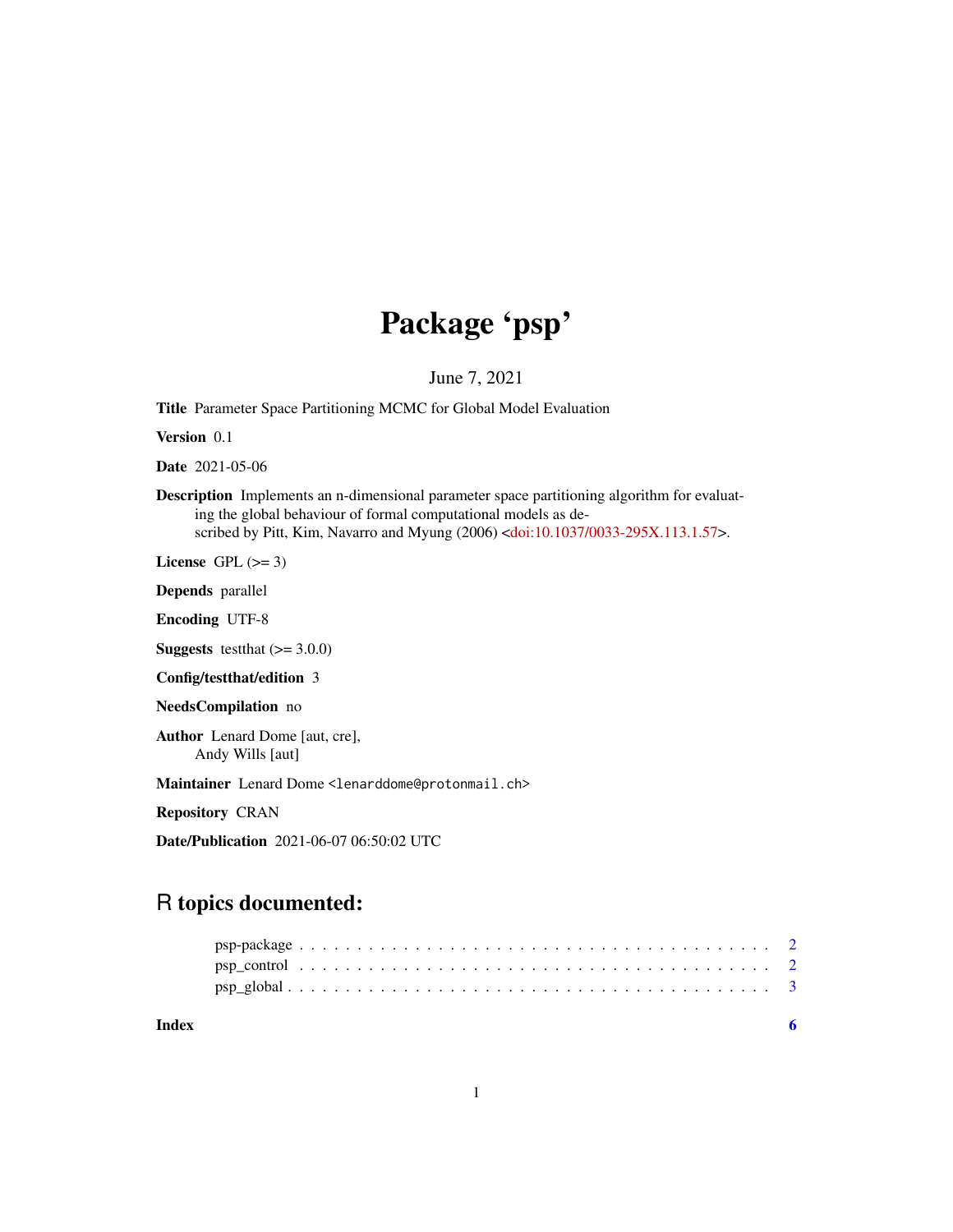<span id="page-1-0"></span>

#### Description

Implements global model evaluations for formal computational models in the cognitive sciences.

#### Author(s)

Lenard Dome Maintainer: Lenard Dome <lenarddome@protonmail.ch>

<span id="page-1-1"></span>psp\_control *Control the behaviour of the psp\_global implementation*

#### Description

psp\_control allows users to define characteristics of the parameter space partitioning MCMC algorithm as implemented in psp\_global.

#### Usage

```
psp_control(radius = 0.1, init = NULL, lower, upper,
           pop = 400, cl = NULL,
           param_names = NULL,
           parallel = TRUE,
           cluster_names = NULL,
           iterations = 1000)
```
#### Arguments

| radius       | The radius of the hypershere with n-dimensions to sample from. Must be a<br>double. Default is 0.1.                                                                                                                                                                                                  |
|--------------|------------------------------------------------------------------------------------------------------------------------------------------------------------------------------------------------------------------------------------------------------------------------------------------------------|
| init         | A vector of parameters to use as the first jumping distribution. If NULL (default),<br>parameter search starts from the center of the parameter space.                                                                                                                                               |
| lower, upper | Vectors specifiying the lower and upper boundaries of the parameter space for<br>each parameter. The i-th element of lower and upper bounds applies to the i-th<br>parameter.                                                                                                                        |
| pop          | The minimum population psp_global aims to find for each ordinal pattern dis-<br>covered. This can stop the parameter search early in case the population of all<br>ordinal pattern are equal to or larger than pop. If you do not want to use this<br>option, set it to NULL or Inf. Default is 400. |
| parallel     | If TRUE (default), uses the parallel package to run evaluations of jumping dis-<br>tributions for each chain parallel.                                                                                                                                                                               |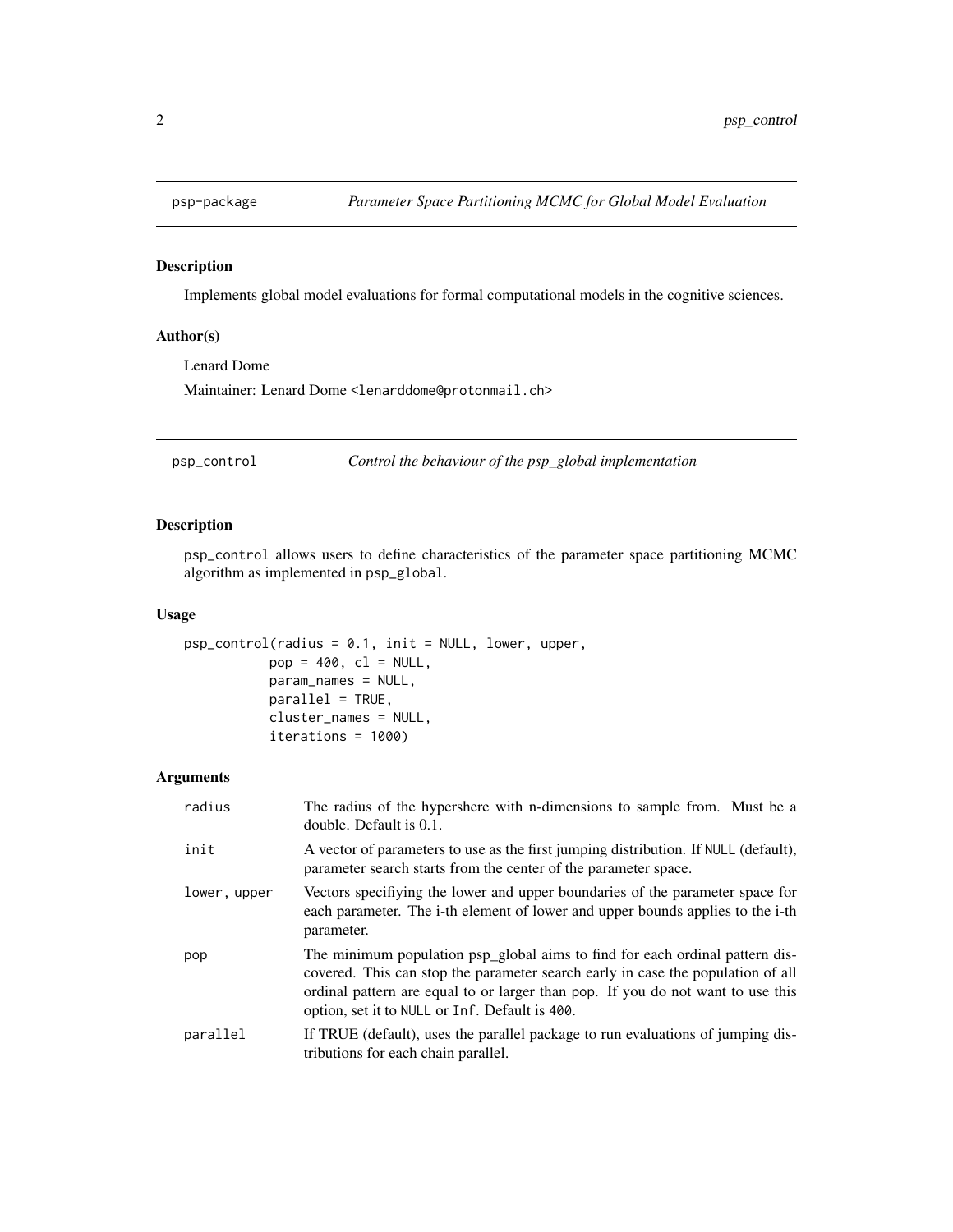#### <span id="page-2-0"></span>psp\_global 3

| c1            | If parallel is TRUE, the number of cores to use for make Cluster from the <b>par-</b><br>allel package. If null (default), use all cores.                        |
|---------------|------------------------------------------------------------------------------------------------------------------------------------------------------------------|
| param_names   | A character vector that includes the names of each parameter. If NULL (default),<br>a character vector is generated with parameter_1, parameter_2, parameter_3", |
| cluster_names | A character vector that includes the list of functions to be loaded into each clus-<br>ter. Default is NULL.                                                     |
| iterations    | The number of global iterations for psp_global. Default is 1000.                                                                                                 |

#### Value

Returns a control list suitable for [psp\\_global](#page-2-1) with the above elements.

#### See Also

[psp\\_global](#page-2-1).

#### Examples

```
# two parameter model
psp\_control(lower = rep(0, 2), upper = rep(1, 2), init = rep(0.5, 2),radius = rep(0.25, 2), cluster_names = NULL,
           parallel = FALSE, iterations = 500)
```
<span id="page-2-1"></span>psp\_global *Parameter Space Partitioning*

#### Description

An all-purpose implementation of the Parameter Space Partitioning MCMC Algorithm described by Pitt, Kim, Navarro, Myung (2006).

#### Usage

```
psp_global(fn, control = psp_control())
```
#### Arguments

| fn      | The ordinal function. It should take a numeric vector (parameter set) as its<br>argument, and return an ordinal response pattern as character (e.g. $"A > B"$ ).<br>NA values are not currently allowed. |
|---------|----------------------------------------------------------------------------------------------------------------------------------------------------------------------------------------------------------|
| control | a list of control parameters, see psp_control                                                                                                                                                            |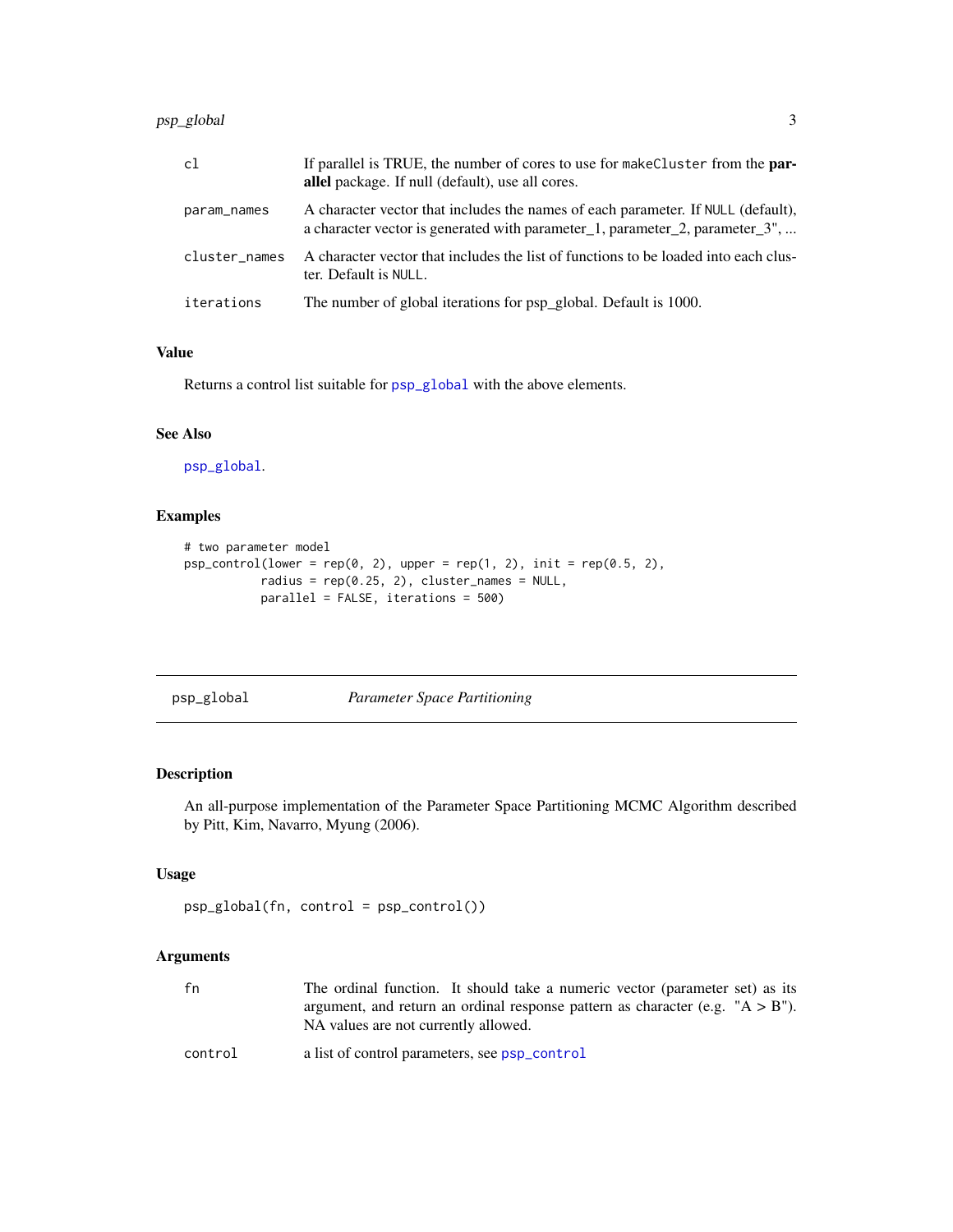#### <span id="page-3-0"></span>Details

This function implements the Parameter Space Partitioning algorithm desribed by Pitt et al. (2006). The algorithm is as follows:

0. Initialize parameter space.

0. Select first set of parameters, and evaluate the model on this set. Its ordinal output will become the first ordinal pattern and the first region in the parameter space.

1. Pick a random jumping distribution from for each ordinal pattern from the sampling region defined by a hypershere with a center of the last recorded parameter set for a given pattern.

2. Evaluate model on all new parameter sets.

3. Record new patterns and their corresponding parameter sets. If the parameter sets returns an already discovered pattern, add parameter set to their records. Return to Step 1.

This process runs in parallel for each discovered pattern.

#### Value

Return a list with the following items:

| ps_partitions | A data frame containing coordinates from their regions and their corresponding                                                                                                  |
|---------------|---------------------------------------------------------------------------------------------------------------------------------------------------------------------------------|
|               | ordinal response pattern output by fn. Columns include (in this order): param-                                                                                                  |
|               | eter coordinates, their ordinal pattern output by fn, the global iteration of the                                                                                               |
|               | MCMC. Each row corresponds with the evaluation of a single set of parameters.                                                                                                   |
| ps_patterns   | A table with the ordinal patterns discovered and the population of their corre-<br>sponding region - the number of parameter sets discovered to produce the ordinal<br>pattern. |

#### References

Pitt, M. A., Kim, W., Navarro, D. J., & Myung, J. I. (2006). Global model analysis by parameter space partitioning. Psychological Review, 113(1), 57.

Weisstein, Eric W. "Hypersphere Point Picking." From MathWorld–A Wolfram Web Resource. https://mathworld.wolfram.com/HyperspherePointPicking.html

#### See Also

[psp\\_control](#page-1-1).

library(psp)

#### Examples

```
#' euclidean distance
#'
#' @param a vector coordinate 1
#' @param b vector coordinate 2
#' @return euclidean distance between coordinates
euclidean <- function(a, b) sqrt(sum((a - b)^2))
```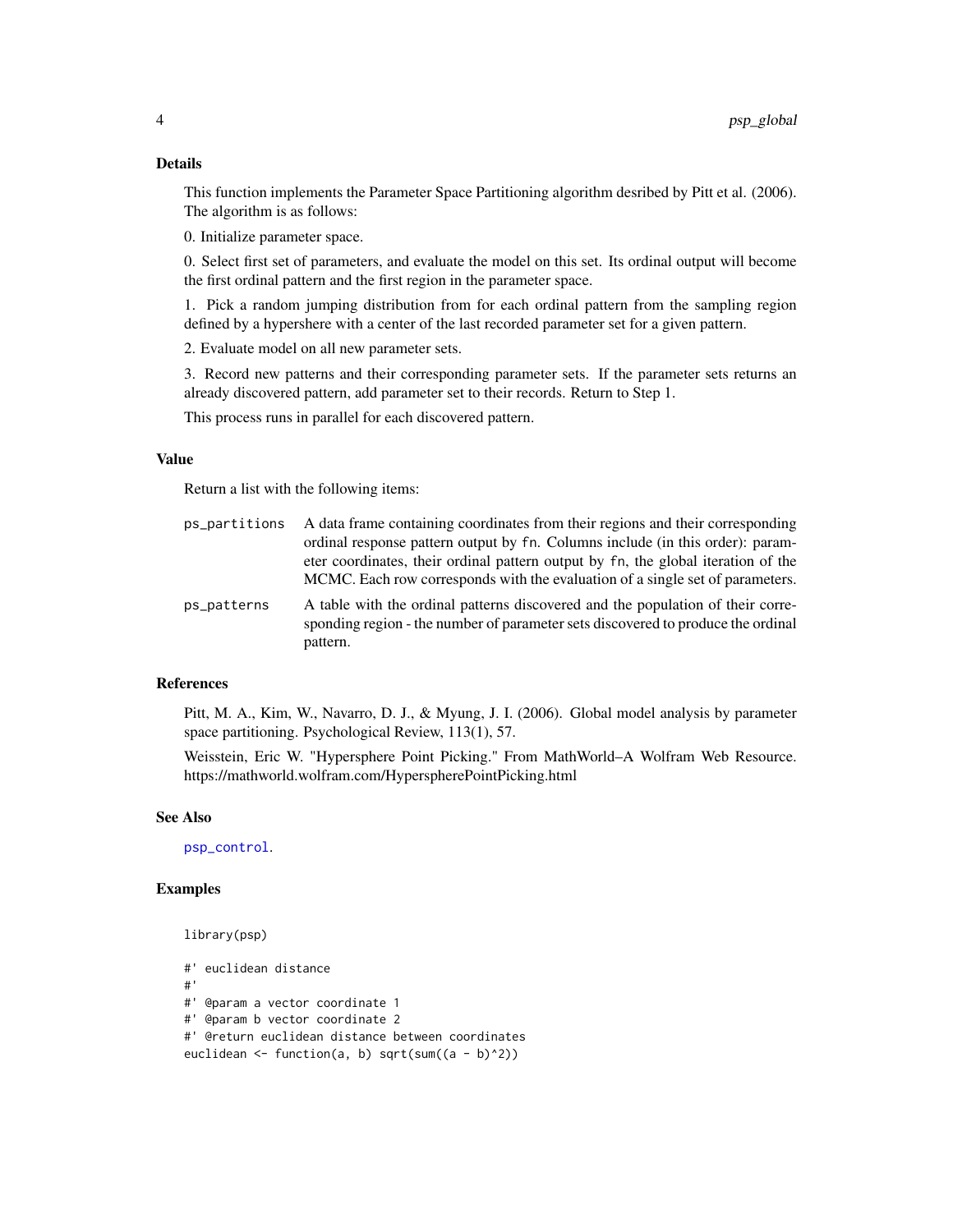```
# define center points for the 10 regions in a two-dimensional space
positions <- NULL
for (i in seq_len(2)) positions <- cbind(positions, sample(500, 10))
#' dummy hypercube model to test the PSP function
#' The model takes in a set of coordinates, calculates its distance from all
#' all of available coordinates, then return closest region number.
#' This model generalizes to n-dimensions
#'
#' @param x a vector of coordinates
#' @return The number of the region as character
#' @examples
#' model(runif(5))
model <- function(par) {
    areas <- NULL
    for (i in seq_along(par)) {
        range \leq c(1, 0)if (i %% 2 == 0) {
            range \leq -c(0, 1)}
        areas <- cbind(areas,
                       seq(range[1], range[2], length.out = 500)[positions[,i]])
    }
    dist <- apply(areas, 1, function(x) euclidean(par, x))
    return(as.character(which.min(dist)))
}
# run Parameter Space Partitioning with some default settings
# Here we run the MCMC for 400 iterations, but the partitioning
# will stop if the population of all regions reach 200.
# Note that we have to load our utility function into
# the clusters, because PSPglobal is currently parallelized.
out <- psp_global(model, psp_control(lower = rep(0, 2),
                                   upper = rep(1, 2),
                                   init = rep(0.5, 2),radius = rep(0.25, 2),
                                   pop = 100,parallel = FALSE,
                                   iterations = 100))
```
print(out)